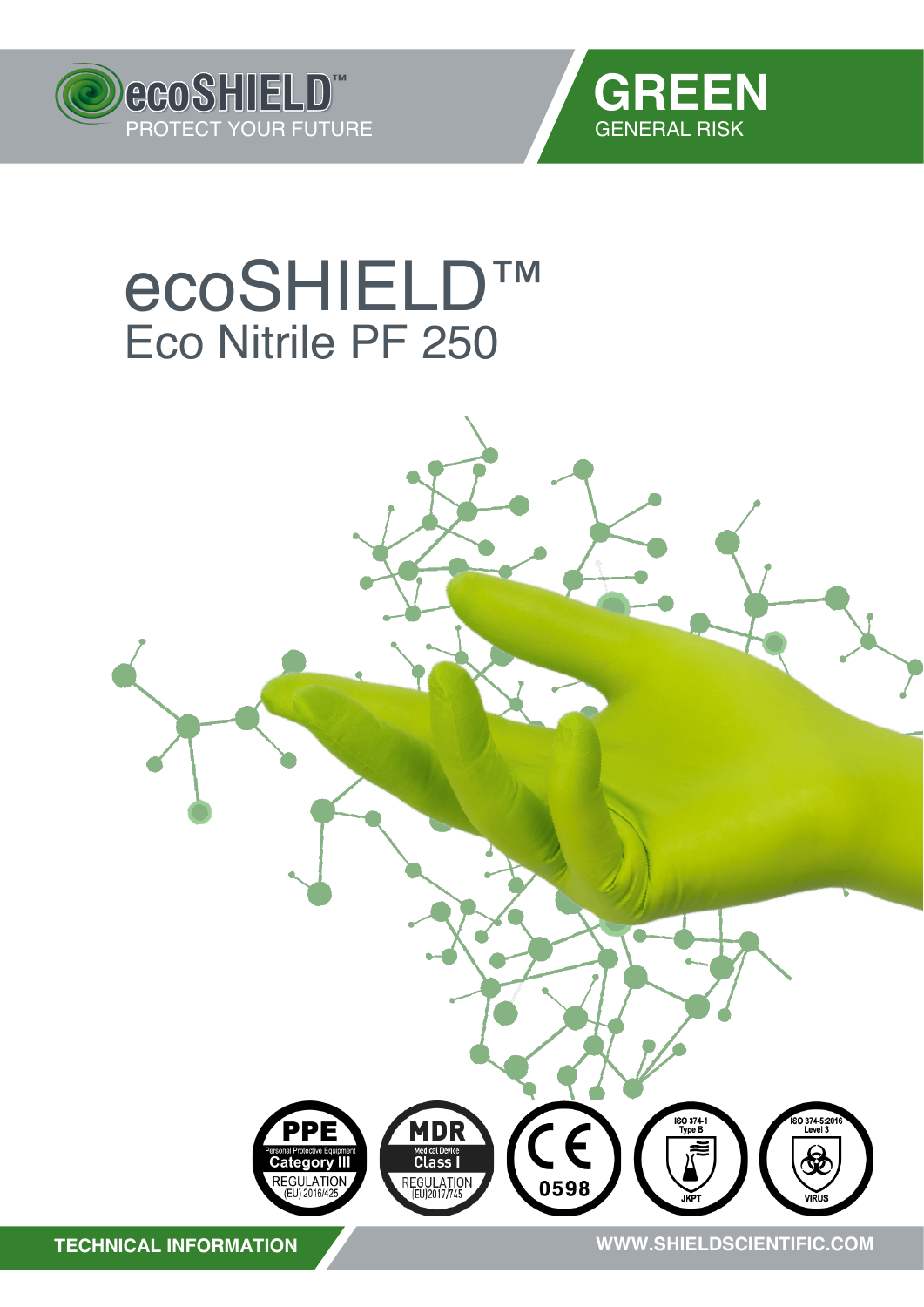

- $\Rightarrow$  Powder-free ambidextrous extra length (250-260 mm / 9.8"-10.2") non-sterile nitrile protective gloves.
- $\Rightarrow$  Personal Protective Equipment Category III (PPE Complex Design) according to Regulation (EU) 2016/425.
- $\Rightarrow$  Medical Device Class 1 (MDR) according to the Regulation (EU) 2017/745.
- $\Rightarrow$  Fully compliant to the latest EU PPE norms relating to protective gloves against chemicals, micro-organisms and viruses.

| <b>DESCRIPTION</b> |                                                        |
|--------------------|--------------------------------------------------------|
| Formulation        | Nitrile synthetic rubber (acrylonitrile butadiene).    |
| Design             | Green, ambidextrous, beaded cuff, textured fingertips. |
| Packaging          | 150 gloves per dispenser - 10 dispensers per carton.   |

| <b>SIZES</b> | 6/XS    | 7/S     | 8/M      | 9/   | 10/XL   |
|--------------|---------|---------|----------|------|---------|
| Codes        | 62 5121 | 62 5122 | 62 51 23 | 5124 | 62 5125 |

| <b>STANDARDS</b> |                                                                                                                                                                      |
|------------------|----------------------------------------------------------------------------------------------------------------------------------------------------------------------|
| CE registration  | PPE Category III (Complex Design) - Regulation (EU) 2016/425.<br>Notified Body No 0598: SGS Fimko Oy, Helsinki - FINLAND.<br>MDR Class 1 - Regulation (EU) 2017/745. |
| EU PPE norms     | ISO 21420:2020, EN 421:2010, ISO 374-1:2016+A1:2018, ISO 374-2:2019, ISO 374-4:2019,<br>ISO 374-5:2016, EN 16523-1:2015+A1:2018 and ISO 16604:2004 Procedure B.      |
| EU MDR norms     | EN 455-1:2000, EN 455-2:2015, EN 455-3:2015 and EN 455-4:2009.                                                                                                       |
| USA standards    | ASTM D3767-03 (2020), ASTM D573-04 (2019), ASTM D412-16.                                                                                                             |
| Other standards  | EN1149-1/2/3 & 5, ISO 21171:2006, ISO 10993-10:2010.                                                                                                                 |

| <b>QUALITY</b>    |                                                                                                                                                                                                                                              |
|-------------------|----------------------------------------------------------------------------------------------------------------------------------------------------------------------------------------------------------------------------------------------|
| Quality assurance | Production management in accordance with ISO 9001:2015 and ISO 13485:2016.                                                                                                                                                                   |
| Technology        | twinSHIELD™ double-walled protection to offer a stronger glove and to reduce the risk of<br>pinholes.<br>Two colours: green to make it easier to select according to the risk, combined with a soft and<br>comfortable white interior.       |
| Ecological        | 50% more products in the same volume to save storage space. Ink on the packaging reduced<br>by 60%. Packaging made from recycled cardboard. Supply chain optimized to reduce<br>$CO2$ emissions by more than 15% in the delivery of product. |

| <b>DOCUMENTATION</b>               |                                                                                                             |  |
|------------------------------------|-------------------------------------------------------------------------------------------------------------|--|
| Declaration of<br>conformity       | These documents can be freely downloaded from the product page on our<br>website: www.shieldscientific.com. |  |
| EU type examination<br>certificate | For easy access, scan the QR code.                                                                          |  |
| User's instructions                |                                                                                                             |  |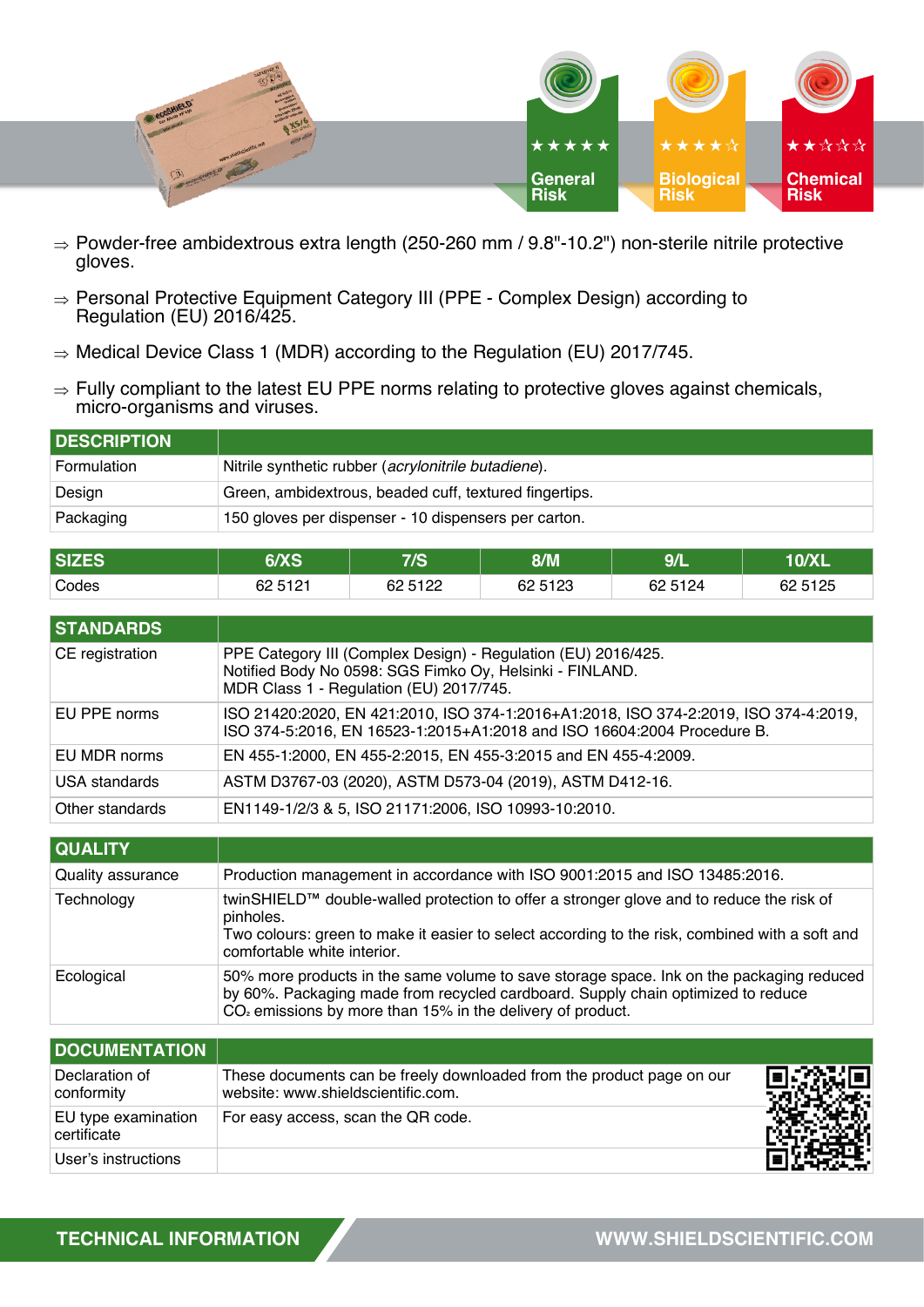## **PHYSICAL PROPERTIES**



|    | <b>NOMINAL THICKNESS</b> | mm   | mil | <b>Norm</b>          |
|----|--------------------------|------|-----|----------------------|
| ∣⇒ | Finger                   | 0.17 | 6.7 | ASTM D3767-03 (2020) |
| =  | Palm                     | 0.10 | 3.9 |                      |
|    | Cuff                     | 0.08 | 3.1 |                      |

*<sup>1</sup>Thickness (+/- 0.03 mm)*

| <b>LENGTH</b>                                     | <b>Minimum</b>       | Typical                   | Norm           |
|---------------------------------------------------|----------------------|---------------------------|----------------|
| From middle finger tip to<br>. =≥<br>edge of cuff | $\geq$ 250 mm / 9.8" | $255 \text{ mm} / 10.0$ " | ISO 21420:2020 |

|               | <b>STRENGTH</b><br><b>PROPERTIES</b> | (spec.)     | <b>Force</b><br>at break | <b>Ultimate</b><br>elongation<br>(spec.) | <b>Force at</b><br>break<br>(typical) | <b>Norm</b>                           |
|---------------|--------------------------------------|-------------|--------------------------|------------------------------------------|---------------------------------------|---------------------------------------|
| $\Rightarrow$ | Before aging                         | $\geq 6.0N$ | 14 MPa                   | $\geq 500\%$                             | 8.0N                                  | EN 455-2:2015                         |
| ∣⇒            | After aging                          | $\geq 6.0N$ | 14 MPa                   | $\geq 400\%$                             | 7.0N                                  | ASTM D573-04 (2019)<br>& ASTM D412-16 |

| <b>FREEDOM FROM HOLES</b>                       | <b>Performance</b>   | Norm                            |
|-------------------------------------------------|----------------------|---------------------------------|
| Acceptable Quality Level (AQL)<br>$\Rightarrow$ | $< 0.25^2$ - Level 3 | ISO 374-2:2019<br>EN 455-1:2000 |

*<sup>2</sup>AQL as defined per ISO 2859-1:1999 for sampling by attributes.*